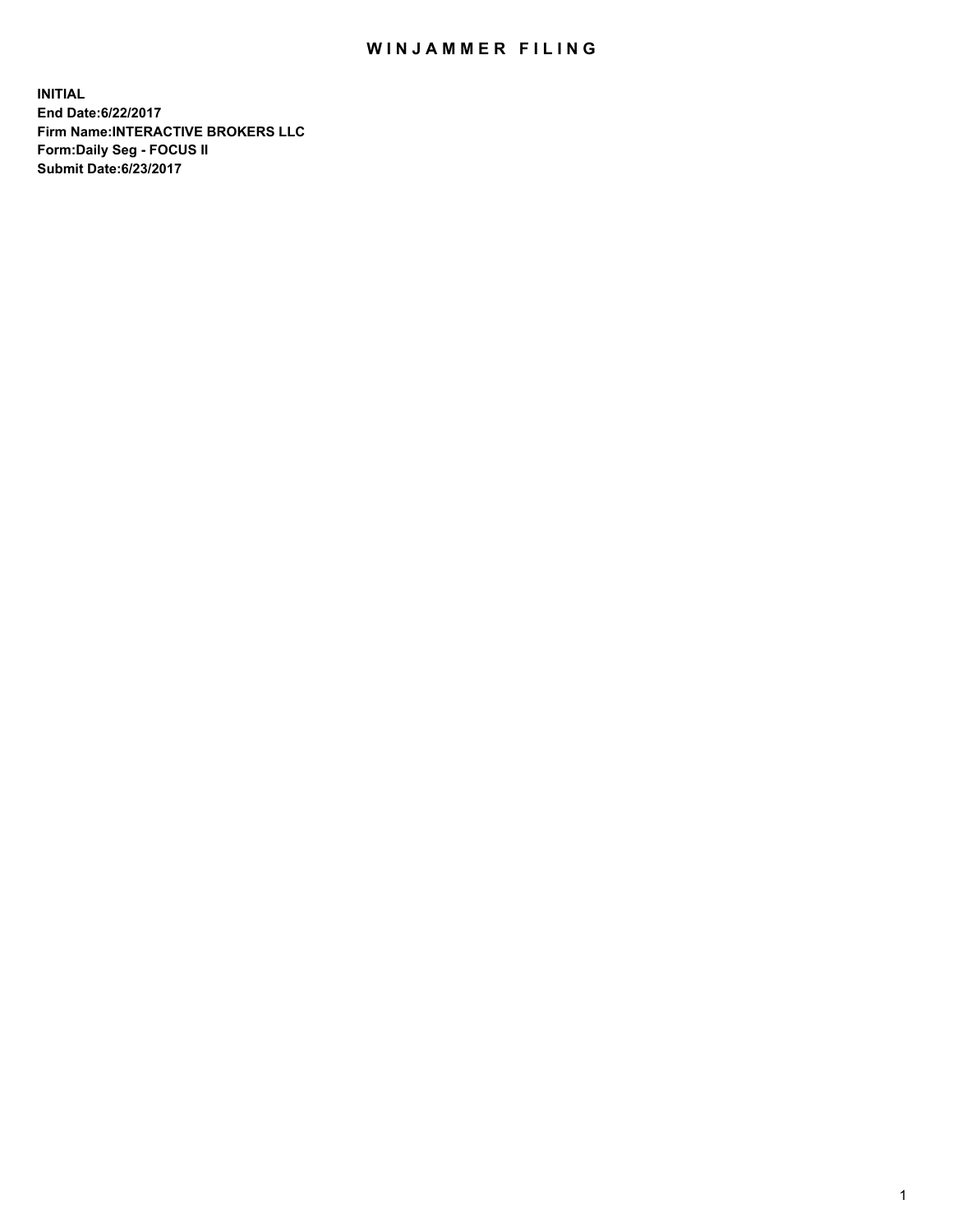## **INITIAL End Date:6/22/2017 Firm Name:INTERACTIVE BROKERS LLC Form:Daily Seg - FOCUS II Submit Date:6/23/2017 Daily Segregation - Cover Page**

| Name of Company<br><b>Contact Name</b><br><b>Contact Phone Number</b><br><b>Contact Email Address</b>                                                                                                                                                                                                                          | <b>INTERACTIVE BROKERS LLC</b><br>James Menicucci<br>203-618-8085<br>jmenicucci@interactivebrokers.c<br>om |
|--------------------------------------------------------------------------------------------------------------------------------------------------------------------------------------------------------------------------------------------------------------------------------------------------------------------------------|------------------------------------------------------------------------------------------------------------|
| FCM's Customer Segregated Funds Residual Interest Target (choose one):<br>a. Minimum dollar amount: ; or<br>b. Minimum percentage of customer segregated funds required:%; or<br>c. Dollar amount range between: and; or<br>d. Percentage range of customer segregated funds required between:% and%.                          | $\overline{\mathbf{0}}$<br>0<br>155,000,000 245,000,000<br>0 <sub>0</sub>                                  |
| FCM's Customer Secured Amount Funds Residual Interest Target (choose one):<br>a. Minimum dollar amount: ; or<br>b. Minimum percentage of customer secured funds required:%; or<br>c. Dollar amount range between: and; or<br>d. Percentage range of customer secured funds required between:% and%.                            | $\overline{\mathbf{0}}$<br>$\overline{\mathbf{0}}$<br>80,000,000 120,000,000<br>00                         |
| FCM's Cleared Swaps Customer Collateral Residual Interest Target (choose one):<br>a. Minimum dollar amount: ; or<br>b. Minimum percentage of cleared swaps customer collateral required:% ; or<br>c. Dollar amount range between: and; or<br>d. Percentage range of cleared swaps customer collateral required between:% and%. | $\overline{\mathbf{0}}$<br>$\overline{\mathbf{0}}$<br>0 <sub>0</sub><br><u>00</u>                          |

Attach supporting documents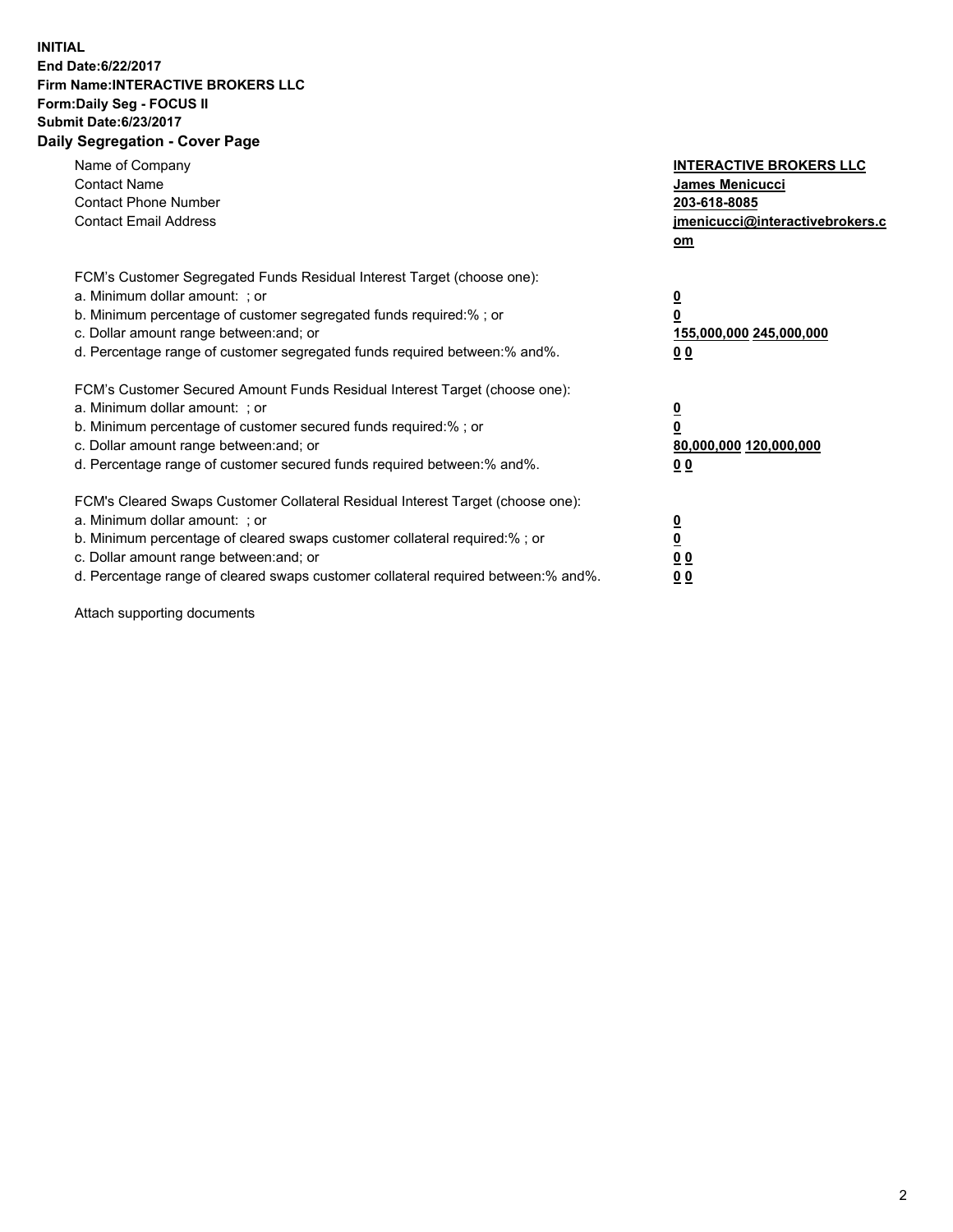## **INITIAL End Date:6/22/2017 Firm Name:INTERACTIVE BROKERS LLC Form:Daily Seg - FOCUS II Submit Date:6/23/2017**

|     | <b>Daily Segregation - Secured Amounts</b>                                                  |                                         |
|-----|---------------------------------------------------------------------------------------------|-----------------------------------------|
|     | Foreign Futures and Foreign Options Secured Amounts                                         |                                         |
|     | Amount required to be set aside pursuant to law, rule or regulation of a foreign            | $0$ [7305]                              |
|     | government or a rule of a self-regulatory organization authorized thereunder                |                                         |
| 1.  | Net ledger balance - Foreign Futures and Foreign Option Trading - All Customers             |                                         |
|     | A. Cash                                                                                     | 353,803,183 [7315]                      |
|     | B. Securities (at market)                                                                   | $0$ [7317]                              |
| 2.  | Net unrealized profit (loss) in open futures contracts traded on a foreign board of trade   | -5,173,601 [7325]                       |
| 3.  | Exchange traded options                                                                     |                                         |
|     | a. Market value of open option contracts purchased on a foreign board of trade              | 56,752 [7335]                           |
|     | b. Market value of open contracts granted (sold) on a foreign board of trade                | <u>-20,094</u> [7337]                   |
| 4.  | Net equity (deficit) (add lines 1.2. and 3.)                                                | 348,666,240 [7345]                      |
| 5.  | Account liquidating to a deficit and account with a debit balances - gross amount           | 3,965 [7351]                            |
|     | Less: amount offset by customer owned securities                                            | 0 [7352] 3,965 [7354]                   |
| 6.  | Amount required to be set aside as the secured amount - Net Liquidating Equity              | 348,670,205 [7355]                      |
|     | Method (add lines 4 and 5)                                                                  |                                         |
| 7.  | Greater of amount required to be set aside pursuant to foreign jurisdiction (above) or line | 348,670,205 [7360]                      |
|     | 6.                                                                                          |                                         |
|     | FUNDS DEPOSITED IN SEPARATE REGULATION 30.7 ACCOUNTS                                        |                                         |
| 1.  | Cash in banks                                                                               |                                         |
|     | A. Banks located in the United States                                                       | 53,457,787 [7500]                       |
|     | B. Other banks qualified under Regulation 30.7                                              | 0 [7520] 53,457,787 [7530]              |
| 2.  | Securities                                                                                  |                                         |
|     | A. In safekeeping with banks located in the United States                                   | 343,618,190 [7540]                      |
|     | B. In safekeeping with other banks qualified under Regulation 30.7                          | 0 [7560] 343,618,190 [7570]             |
| 3.  | Equities with registered futures commission merchants                                       |                                         |
|     | A. Cash                                                                                     | $0$ [7580]                              |
|     | <b>B.</b> Securities                                                                        | <u>0</u> [7590]                         |
|     | C. Unrealized gain (loss) on open futures contracts                                         | 0 [7600]                                |
|     | D. Value of long option contracts                                                           | $0$ [7610]                              |
|     | E. Value of short option contracts                                                          | 0 [7615] 0 [7620]                       |
| 4.  | Amounts held by clearing organizations of foreign boards of trade                           |                                         |
|     | A. Cash                                                                                     | $0$ [7640]                              |
|     | <b>B.</b> Securities                                                                        | $0$ [7650]                              |
|     | C. Amount due to (from) clearing organization - daily variation                             | 0 [7660]                                |
|     | D. Value of long option contracts                                                           | $0$ [7670]                              |
|     | E. Value of short option contracts                                                          | 0 [7675] 0 [7680]                       |
| 5.  | Amounts held by members of foreign boards of trade                                          |                                         |
|     | A. Cash                                                                                     | 80,127,059 [7700]                       |
|     | <b>B.</b> Securities                                                                        | $0$ [7710]                              |
|     | C. Unrealized gain (loss) on open futures contracts                                         | -364,851 [7720]                         |
|     | D. Value of long option contracts                                                           | <b>56,752</b> [7730]                    |
|     | E. Value of short option contracts                                                          | <u>-20,094</u> [7735] 79,798,866 [7740] |
| 6.  | Amounts with other depositories designated by a foreign board of trade                      | 0 [7760]                                |
| 7.  | Segregated funds on hand                                                                    | $0$ [7765]                              |
| 8.  | Total funds in separate section 30.7 accounts                                               | 476,874,843 [7770]                      |
| 9.  | Excess (deficiency) Set Aside for Secured Amount (subtract line 7 Secured Statement         | 128,204,638 [7380]                      |
|     | Page 1 from Line 8)                                                                         |                                         |
| 10. | Management Target Amount for Excess funds in separate section 30.7 accounts                 | 80,000,000 [7780]                       |
| 11. | Excess (deficiency) funds in separate 30.7 accounts over (under) Management Target          | 48,204,638 [7785]                       |
|     |                                                                                             |                                         |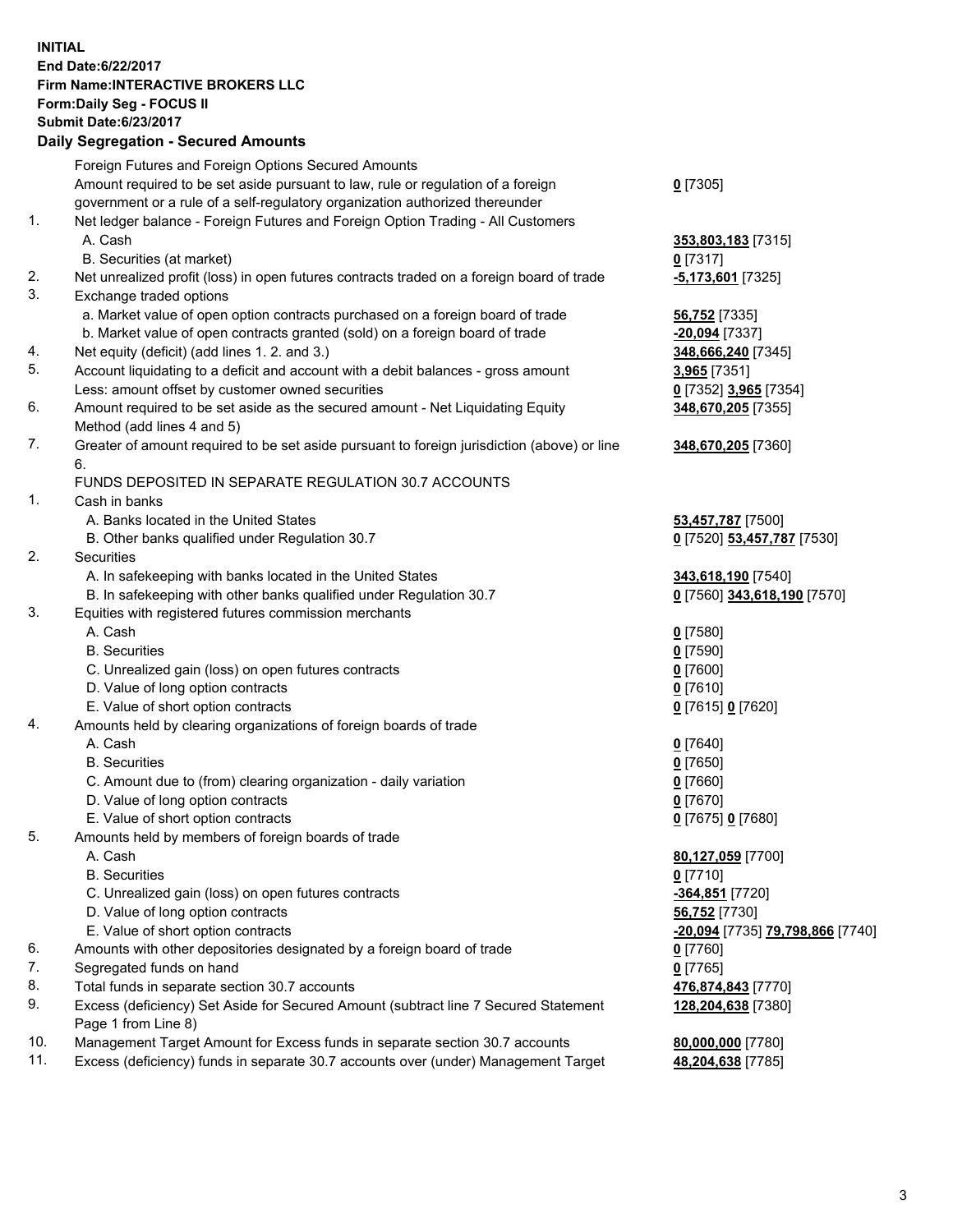**INITIAL End Date:6/22/2017 Firm Name:INTERACTIVE BROKERS LLC Form:Daily Seg - FOCUS II Submit Date:6/23/2017 Daily Segregation - Segregation Statement** SEGREGATION REQUIREMENTS(Section 4d(2) of the CEAct) 1. Net ledger balance A. Cash **4,122,250,036** [7010] B. Securities (at market) **0** [7020] 2. Net unrealized profit (loss) in open futures contracts traded on a contract market **-39,499,870** [7030] 3. Exchange traded options A. Add market value of open option contracts purchased on a contract market **223,858,452** [7032] B. Deduct market value of open option contracts granted (sold) on a contract market **-327,709,027** [7033] 4. Net equity (deficit) (add lines 1, 2 and 3) **3,978,899,591** [7040] 5. Accounts liquidating to a deficit and accounts with debit balances - gross amount **215,143** [7045] Less: amount offset by customer securities **0** [7047] **215,143** [7050] 6. Amount required to be segregated (add lines 4 and 5) **3,979,114,734** [7060] FUNDS IN SEGREGATED ACCOUNTS 7. Deposited in segregated funds bank accounts A. Cash **594,564,418** [7070] B. Securities representing investments of customers' funds (at market) **2,386,665,480** [7080] C. Securities held for particular customers or option customers in lieu of cash (at market) **0** [7090] 8. Margins on deposit with derivatives clearing organizations of contract markets A. Cash **24,845,496** [7100] B. Securities representing investments of customers' funds (at market) **1,271,196,773** [7110] C. Securities held for particular customers or option customers in lieu of cash (at market) **0** [7120] 9. Net settlement from (to) derivatives clearing organizations of contract markets **8,877,671** [7130] 10. Exchange traded options A. Value of open long option contracts **223,859,044** [7132] B. Value of open short option contracts **-327,704,203** [7133] 11. Net equities with other FCMs A. Net liquidating equity **0** [7140] B. Securities representing investments of customers' funds (at market) **0** [7160] C. Securities held for particular customers or option customers in lieu of cash (at market) **0** [7170] 12. Segregated funds on hand **0** [7150] 13. Total amount in segregation (add lines 7 through 12) **4,182,304,679** [7180] 14. Excess (deficiency) funds in segregation (subtract line 6 from line 13) **203,189,945** [7190] 15. Management Target Amount for Excess funds in segregation **155,000,000** [7194]

16. Excess (deficiency) funds in segregation over (under) Management Target Amount Excess

**48,189,945** [7198]